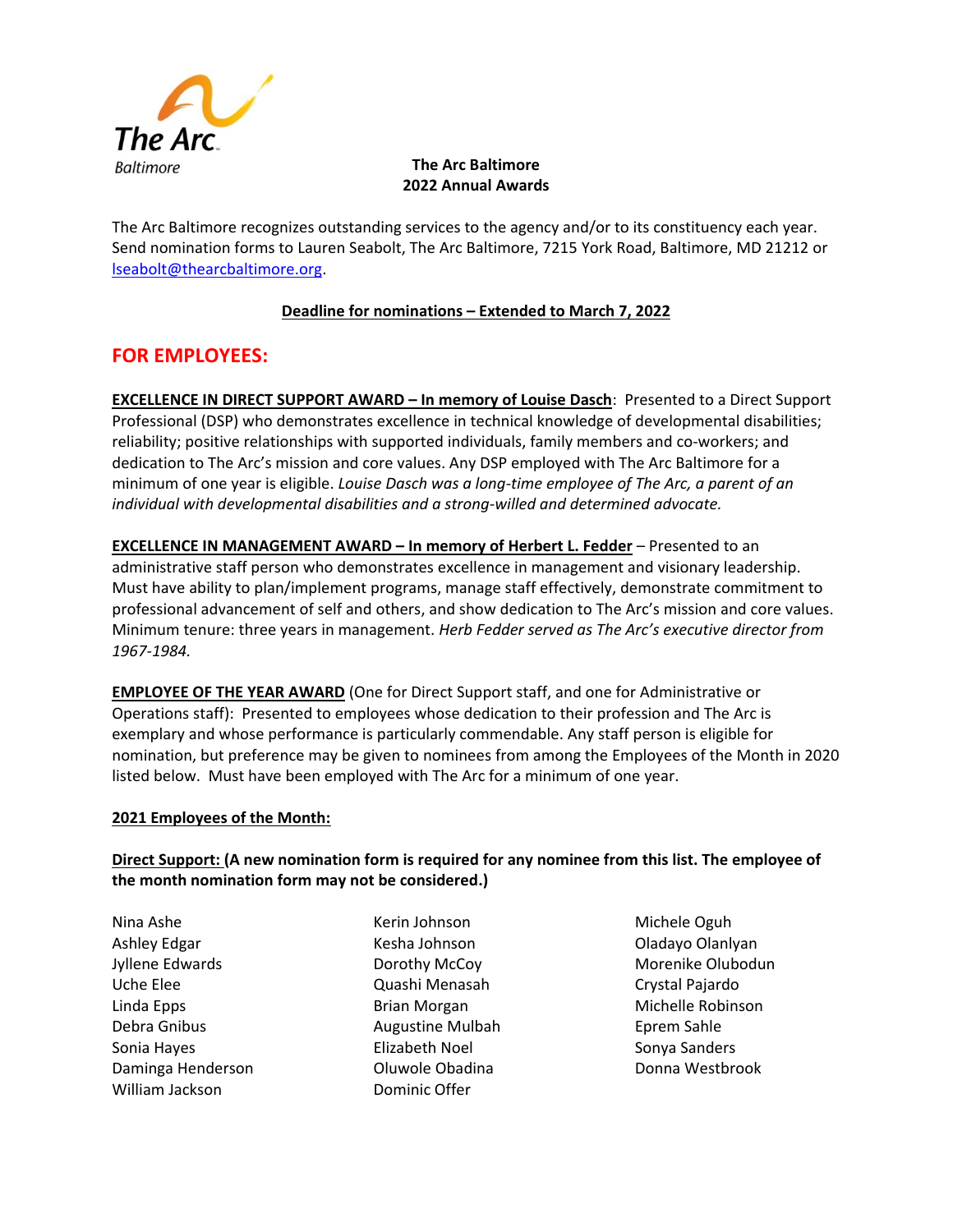**Administrative**: **(A new nomination form is required for any nominee from this list. The employee of the month nomination form may not be considered.)**

| Meagan Andrade      | Kasin |
|---------------------|-------|
| <b>Shonte Banks</b> | Steve |
| Kelly Bell          | Evan  |
| Regina Campbell     | Jee Y |
| Donna Diggs         | Tamr  |

a Dorsey en Gravelle Johnson oon Kim ny Kaskel

Alethia Lance Milicent Santos Mary Stemler

**COMMUNITY CONNECTION AWARD – In memory of Selma Greenfeld**: Presented to the staff person who fosters opportunities for individuals with developmental disabilities to make friends and build relationships in the larger community. Their support may also enable the individual/s' pursuit of interests or hobbies that are in integrated settings in the community. As a result, the individual/s' lives are enhanced and their horizons are broadened. *Selma Greenfeld was supported by The Arc's Community Living Division and was known for her warm personality, sense of humor, and many friendships.*

# **FOR PEOPLE WE SUPPORT:**

**CITIZENSHIP AWARD** – This award is intended to recognize an individual supported by The Arc Baltimore who contributes to the community in a meaningful way. This may be through civic works, efforts to assist neighbors or social service organizations, initiatives to improve our society or environment, or other means to better the world.

**SELF-ADVOCACY AWARD** – This award recognizes a person supported by The Arc Baltimore who has demonstrated growth driven by their own determination and vision for their life. This may include: expressing a goal or desire for oneself, and letting staff, family and others know what support they need to help them meet that goal; following through on a new initiative or goal to improve one's life through education, a new job, or in pursuit of a passion or hobby that is important in their life; or trying new things and extending oneself to others to build new relationships and/or enjoy new experiences.

### **OUTSTANDING EMPLOYEE AWARD**

This award is presented to a person with developmental disabilities who is working in a competitive integrated job who demonstrates excellence in the position, positive relationships with co-workers and commitment to the company's goals. They may also have increased their responsibilities in the past year or have otherwise grown in their position and/or have contributed positively in the workplace.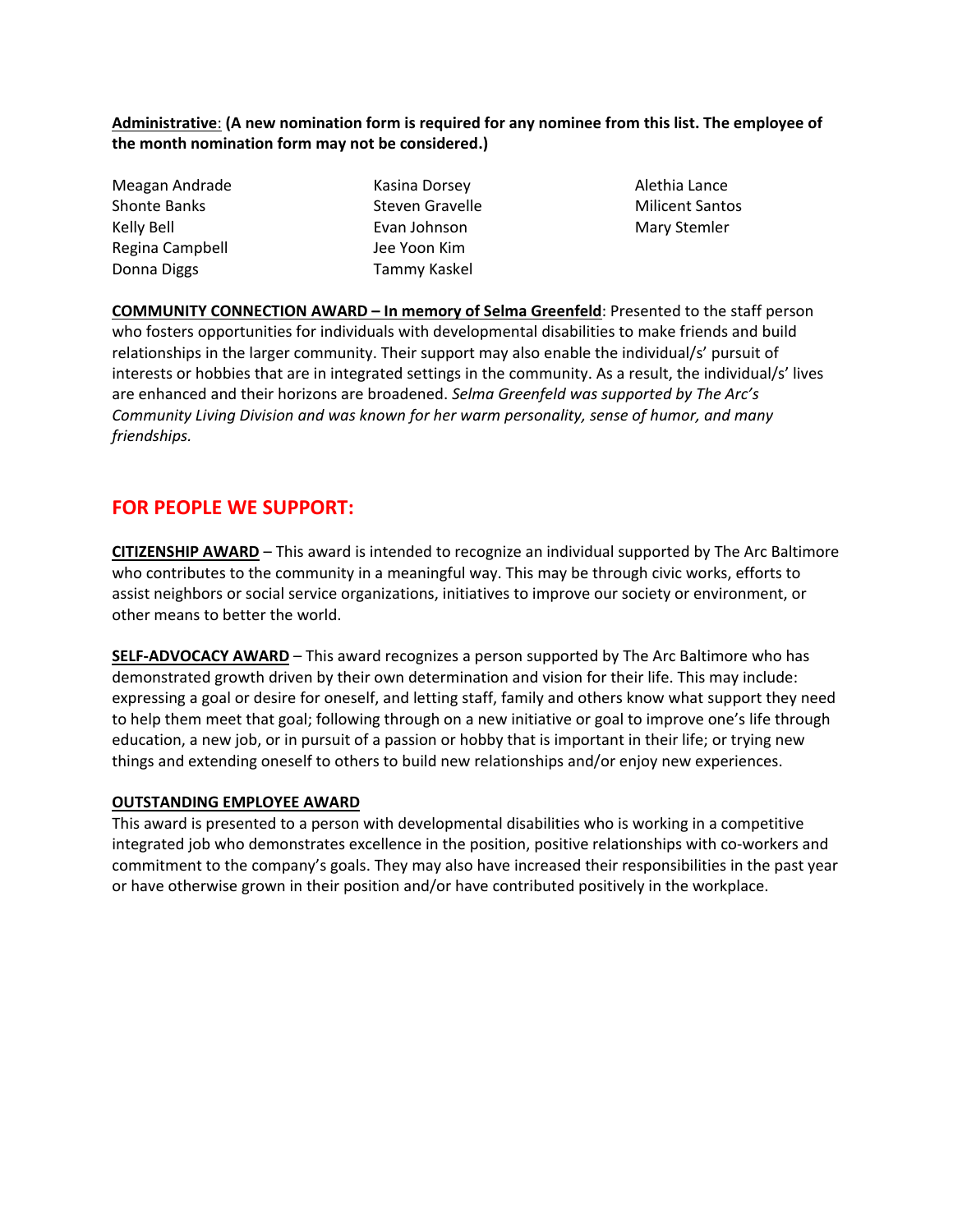# **FOR COMMUNITY PARTNERS:**

**VOLUNTEER SERVICE AWARD(S)** – Presented to an individual or group demonstrating dedication to the agency's mission through volunteer service. Considerations include hours of service, dependability, performance, and/or impact of their volunteer task/project.

**INTERN SERVICE AWARD** – Presented to a person or group working in an internship role or project through an area school/college/university who has shown particular commitment, diligence, and ability in the prescribed scope of work.

**SPECIAL APPRECIATION AWARD(S)** – Presented to individuals or groups rendering truly outstanding assistance to The Arc Baltimore and/or to people with intellectual and developmental disabilities (I/DD).This award is broad in scope to encourage nomination of anyone who has provided noteworthy services in pursuit of The Arc's mission.

**PROFESSIONAL OF THE YEAR AWARD – In memory of Thomas Ferciot** – Presented to a professional outside of The Arc who displays particular understanding of and commitment to, people with IDD through their profession and who provides them with special assistance. This may include educators, attorneys, health care providers or other professionals. Criteria may include professional services rendered, pro-bono services, and research or advocacy that directly supports individuals with disabilities. *Thomas Ferciot was a respected physician who gave his sister Karen, a woman supported by The Arc, the guidance and support she needed to become independent.* 

**PUBLIC SERVICE AWARD(S)** – Presented to individuals or groups in the public eye who make special efforts to increase understanding of people with IDD and/or who advocate for improvement of services that are available to people with disabilities. Potential nominees may include elected representatives, government officials, community leaders, or the media.

**SCHOOL INCLUSION AWARD** – Presented to a teacher, educator, administrator, support personnel, or another education professional who has demonstrated excellence in providing quality educational opportunities for students with developmental disabilities in Baltimore City or Baltimore County. The nominee should reflect and support inclusive education that integrates students with developmental disabilities into the larger school environment and among all students.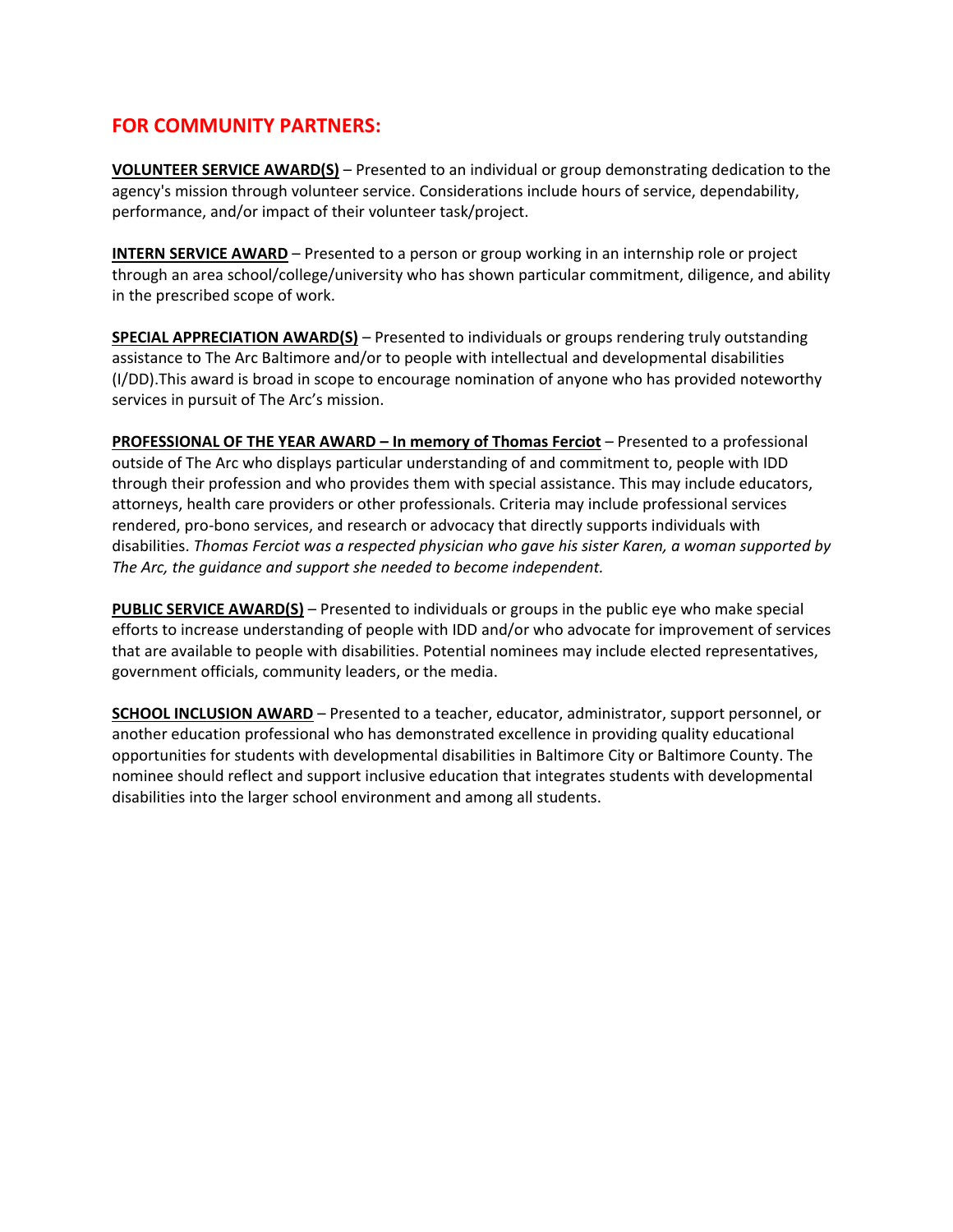**Additional awardees are selected through other channels for recognition and are not up for nomination. If anyone would like to make a recommendation for someone to be considered for these awards, contact Lauren Seabolt a[t lseabolt@thearcbaltimore.org](mailto:lseabolt@thearcbaltimore.org) or 410-296-2272 ext. 5220.** 

#### **These include:**

**VISIONARY LEADERSHIP AWARD** – The Visionary Leadership Award is determined by Senior Management Team and the Selection Committee. While our annual staff awards acknowledge commitment, excellence, and connection, there is on occasion a particular visionary leadership that deserves recognition – for groundbreaking initiatives or new organizational directions that improve the lives of those supported by The Arc and/or our staff.

**STEPHEN H. MORGAN AWARD FOR CAREER EXCELLENCE** – Presented to an employee of The Arc who has spent all or most of their career here and have consistently shown excellence over that entire time. Potential nominees who have worked for The Arc Baltimore for at least 25 years would have a consistent record of professional growth and advancement as well as consistent dedication to excellence and to our mission.

**CAREER EXCELLENCE IN DIRECT SUPPORT AWARD** – Presented to a direct support professional of The Arc who has remained in a direct support role and has done so with distinction for their entire career.

**FOSTER CARE EXCELLENCE AWARD** – Presented to a foster family licensed and support by The Arc that provides an outstanding environment meeting the physical, emotional and developmental needs of a child.

**AWARD FOR ADVOCACY LEADERSHIP – In memory of Stanley S. Herr** – Presented to a person who demonstrates, in his/her profession, outstanding advocacy, scholarship and leadership on behalf of persons with I/DD and whose work reflects a career of advocacy and the development and training of 'new' advocates. *Stanley Herr's career of advocacy spanned more than 30 years with landmark court cases and legislation influencing disability rights as well the authoring of numerous books and articles on the subject.* 

**EMPLOYER OF DISTINCTION** – This award created to honor those companies that employ people with intellectual and developmental disabilities and provide a supportive work environment that allows the individual(s) to be successful and to contribute to their company's success.